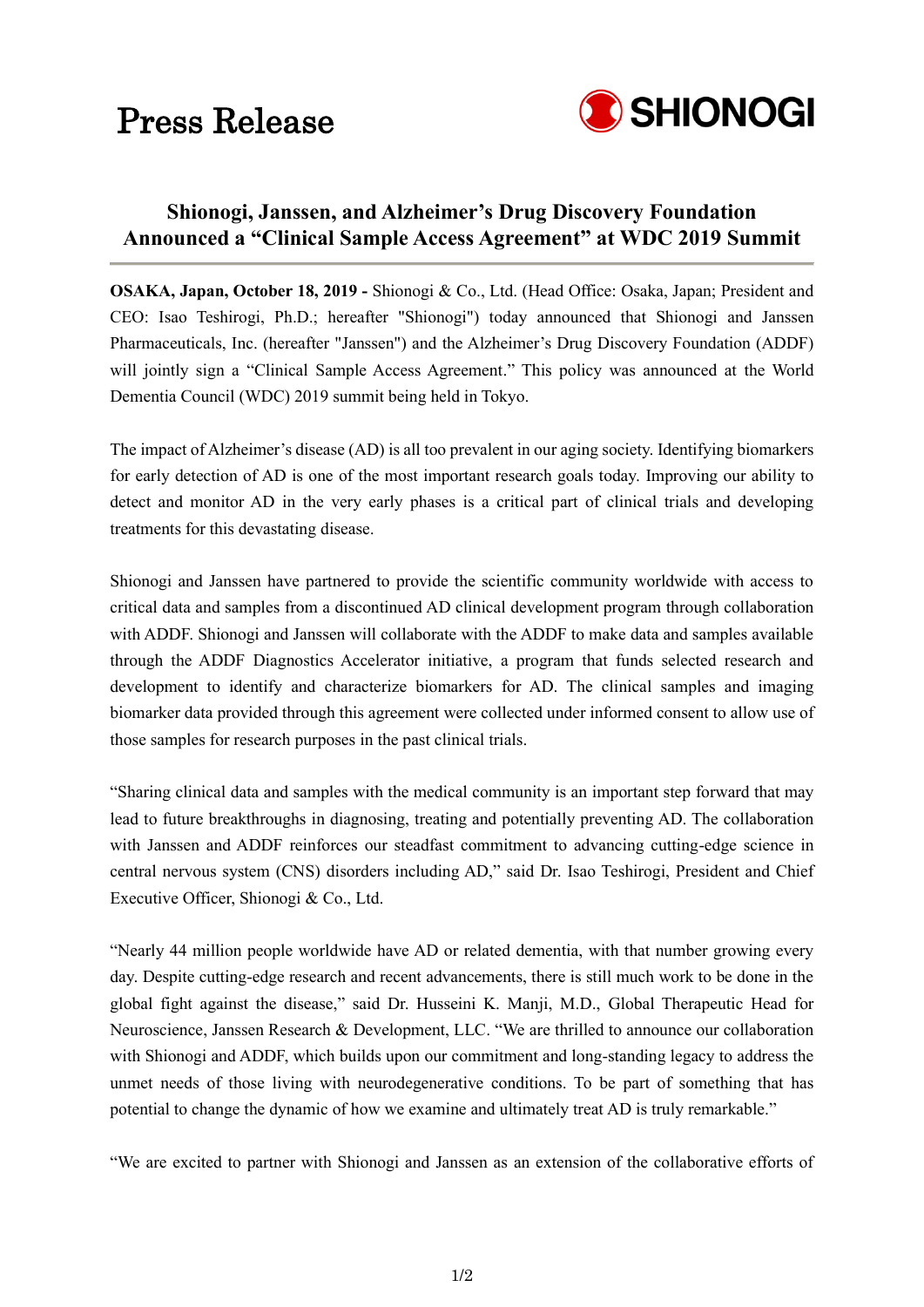## Press Release



ADDF's Diagnostics Accelerator, a coalition of philanthropists who all share the common goal of combating the rising burden of AD," said Dr. Howard Fillit, Founding Executive Director and Chief Science Officer of the ADDF. "Our goal is to fast-track programs to prevent, treat, and ultimately cure AD, and these samples will play a significant role in helping to accelerate the development of new biomarkers for AD."

#### **About Shionogi & Co., Ltd.**

Shionogi & Co., Ltd. is a major research-driven pharmaceutical company dedicated to bringing benefits to patients based on its corporate philosophy of "supplying the best possible medicine to protect the health and wellbeing of the patients we serve." Shionogi's research and development currently targets two therapeutic areas: infectious diseases, and pain/CNS disorders. For over 50 years, Shionogi has developed and commercialized innovative oral and parenteral anti-infectives. In addition, Shionogi is engaged in new research areas, such as obesity/geriatric metabolic diseases and oncology/immunology. Contributing to the health and QOL of patients around the world through development in these therapeutic areas is Shionogi's primary goal. For more details, please visit [www.shionogi.co.jp/en/.](http://cts.businesswire.com/ct/CT?id=smartlink&url=http%3A%2F%2Fwww.shionogi.co.jp%2Fen%2F&esheet=51480387&newsitemid=20161219005315&lan=en-US&anchor=www.shionogi.co.jp%2Fen%2F&index=4&md5=242b586811b56af76da7631c1f384ffa)

#### **About the Janssen Pharmaceutical Companies of Johnson & Johnson**

At Janssen, we're creating a future where disease is a thing of the past. We're the Pharmaceutical Companies of Johnson & Johnson, working tirelessly to make that future a reality for patients everywhere by fighting sickness with science, improving access with ingenuity, and healing hopelessness with heart. We focus on areas of medicine where we can make the biggest difference: Cardiovascular & Metabolism, Immunology, Infectious Diseases & Vaccines, Neuroscience, Oncology, and Pulmonary Hypertension. Janssen Research & Development, LLC is one of the Janssen Pharmaceutical Companies of Johnson & Johnson. For more details, please visit [www.janssen.com.](https://www.janssen.com/)

#### **About Alzheimer's Drug Discovery Foundation (ADDF)**

Founded in 1998 by Leonard A. and Ronald S. Lauder, the Alzheimer's Drug Discovery Foundation is dedicated to rapidly accelerating the discovery of drugs to prevent, treat and cure Alzheimer's disease. The ADDF is the only public charity solely focused on funding the development of drugs for Alzheimer's, employing a venture philanthropy model to support research in academia and the biotech industry. Through the generosity of its donors, The ADDF has granted more than \$130 million to fund over 600 programs for Alzheimer's and related dementias in academic centers and biotechnology companies in 19 countries. To learn more, please visit: [http://www.alzdiscovery.org/.](http://www.alzdiscovery.org/)

The *[Diagnostics Accelerato](https://www.alzdiscovery.org/research-and-grants/diagnostics-accelerator)*r, created in July 2018, is a partnership of funders with funding commitments totaling nearly \$50 million from partners including ADDF Co-Founder Leonard Lauder, Bill Gates, Jeff and MacKenzie Bezos, the Dolby family, the Charles and Helen Schwab Foundation, and The Association for Frontotemporal Degeneration, among others, to develop novel biomarkers for the early